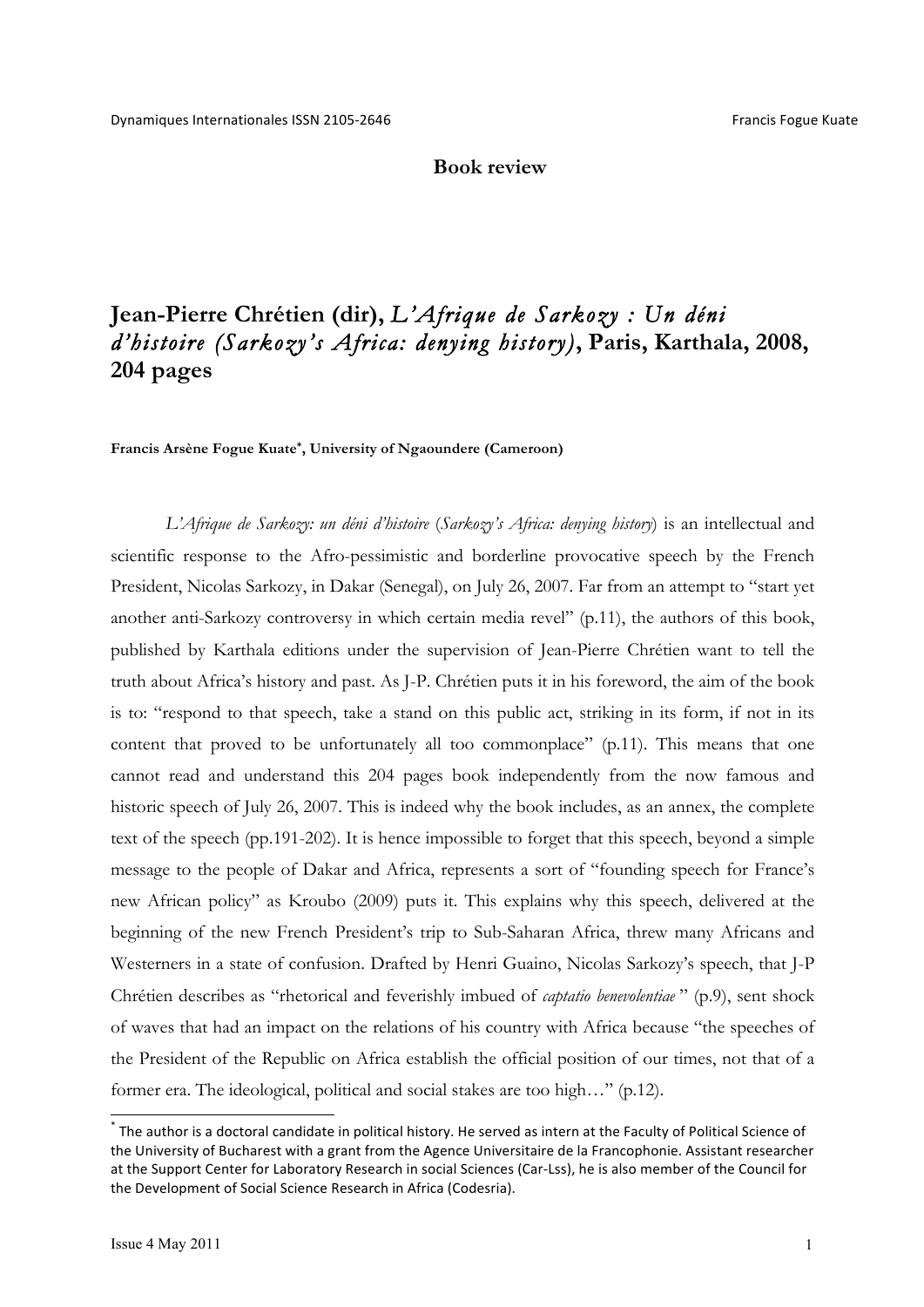After noting that Africans have played a role in the decay of their continent, its marginality and its a-historicism, the French President, appropriating for political reasons the European-centered Hegelian theories of the 18th and 19th centuries – as illustrated by Olivier Pironet (2007) –, did not fail to ask Africans to make history.<sup>1</sup> This speech has enabled many pundits to make prophesies about the Office of the President's attitude towards African States. It was an early warning sign on the future of the relationship between France and Africa. And it is for this reason that the allegations made during that speech risked perverting even more the nature of this relationship. Using metaphors, stereotypes, reactionary theories and erroneous interpretations of African history, Nicolas Sarkozy whose role it was to define and guide France's African policy, seemed to know nothing about Africa, France's historical partner. If one reads between the lines, it is easy to understand that he was presenting, describing, qualifying and outlining his conception of Africa. The first part of the title *Sarkozy's Africa* is quite revealing. President Sarkozy had a fantasy, stereotypical and distorted conception of Africa. He describes "an Africa that does not exist and that harks back to paternalistic visions from the 19th century".<sup>2</sup> One can then wonder about the direction taken by France's African policy that seems to rely on "a century-old obsolete intellectual legacy, despite some patching up" (Mbembe, 2007) and to hinge on a "primitive vision of African societies" (p.9).

 Since this speech "follows provocatively the most reactionary anthropological clichés" (p.25), there is no doubt that Nicolas Sarkozy's African policy will be a policy of "deliberate ignorance" based on a denial of responsibility, as shown by Achille Mbembe (2007). Hence the second part of the title of the book: *Denying history*. Sarkozy is denying history to the extent that, in his speech drafted by Guaino, the French State deliberately consigned to oblivion several chapters of African history. Five African and Africanist intellectuals – Jean-Pierre Chrétien, Pierre Boilley, Achille Mbembe, Ibrahima Thioub et Jean-François Bayart – have come together in this book in order to redress this crime of lèse-majesté against Africa. These five authors embody the idea and philosophy of Françafrique.<sup>3</sup> The fact that so many historians collaborated for this book

 $1$  For Nicolas Sarkozy: «Africa's tragedy is that the African Man did not become part of history. The African farmer who has been following for millennia the rhythm of the seasons and whose ideal life is to be in harmony with nature only knows the eternal cycle of time marked by the endless repetition of the same deeds and the same words.» Speech of Dakar, July 26, 2007<br><sup>2</sup> ROBERT, Anne-Cécile, « Un discours controversé: l'Afrique au Kärcher », *Le Monde Diplomatique*, September

<sup>2007,</sup> http://www.monde-diplomatique.fr/2007/09/ROBERT/15092<br> $3$  It is worth noting that this group of five authors is composed of French (J-P Chrétien, J-F Bayart, P. Boilley) and

African (A. Mbembe, Ibrahima Thioub) scholars, without concealing the fact that there are more French than African authors.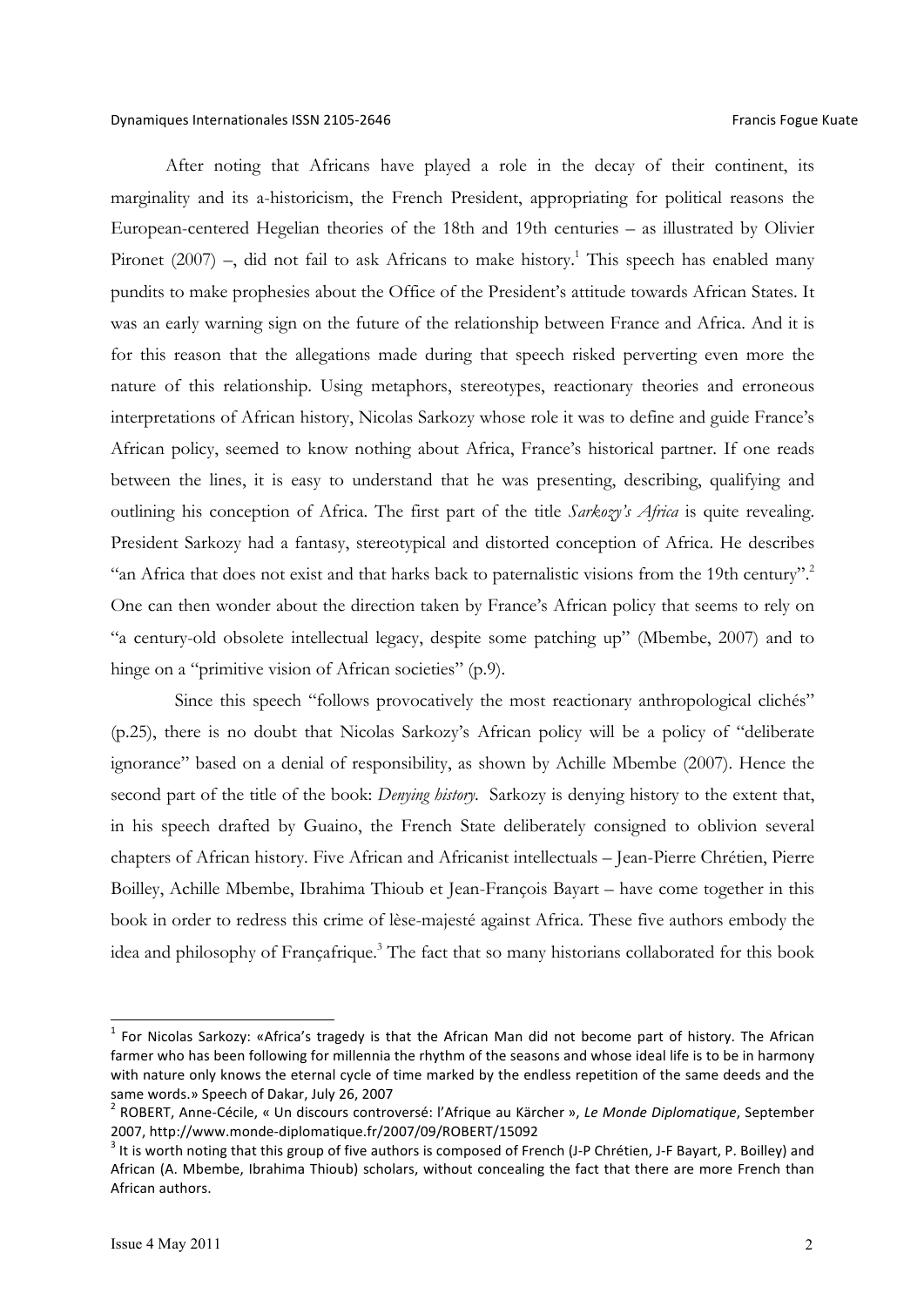can be explained by its editorial policy and the desire to "better understand Africa" by giving it back its history. Each author puts its experience to use in four chapters of unequal length.

In a short but dense contribution of four pages (pp. 31-34), Jean-François Bayart analyzed the speech of Nicolas Sarkozy in the heat of the moment. He was amazed by the " Dakar comments of Nicolas Sarkozy " and noted that such comments were a faux-as " in a university named after one of the leading thinkers of Negritude. " (p.32). With irony, he adds that " Nicolas Sarkozy, who likes quoting great authors of the Republic, might as well have taken up Victor Hugo's 1879 *Speech on Africa*…"4 (*ibid*). This contribution is unique because it shows the continuity of Nicolas Sarkozy's policy with that of its predecessors. This is clearly shown in the title of this section: " There's no rupture, boss! ". Deciphering the Dakar speech while, at the same time, following an approach based on " Realpolitik pragmatism ", the author posits that " the vibrant calls for a overhaul of Franco-African relations during the electoral campaign only mattered to those who wanted to believe in them or those who were filled with despair by Ségolène Royal's inept comments… " (pp.31-32). This vision of Nicolas Sarkozy's Dakar speech becomes clearer with Kroubo (2009) who believes that President Sarkozy failed the African youth when he forgot the promises he made in his election speech of 2007, in which he denounced " the mafia links between his predecessors and some African leaders of Françafrique (…). But, once in power, he was confronted to the power of Françafrique. Unable to change the neocolonial policy of this institution, he supported, like his predecessors, Déby, during the last war in Chad. He kept a low profile in front of Oumar Bongo who was humiliated by the French media and sent Claude Guéant et Alain Joyandet to Libreville to patch things up after Jean-Marie Bockel's blunder ". To this list of about turns by Nicolas Sarkozy in his relationship with Françafrique, one can also add François Fillon's visit in Cameroon in May 2009; the establishment, within the French Government, of a General Secretariat for the fiftieth anniversary of the independence of the former French colonies in Africa; the participation of French troops to the military parade celebrating Senegal's fifty years of independence; the Summit Africa-France in Nice in May 2010 and the participation of African heads of State and of their armies to the festivities of July 14, 2010.<sup>5</sup> All this clearly brings proof, if any were needed,

 $4$  In this speech, Victor Hugo goes about describing Africa in a catastrophic and offensive manner and Bayart enjoys quoting it: « this block of sand and ash, this morsel, inert and passive, that, for six thousand years, obstructed the universal march (of progress) ». See page 32.<br><sup>5</sup> Most heads of State of the former French colonies attended the parade, with the exception of the Ivorian

President, Laurent Gbagbo, who refused the invitation of the Office of the President.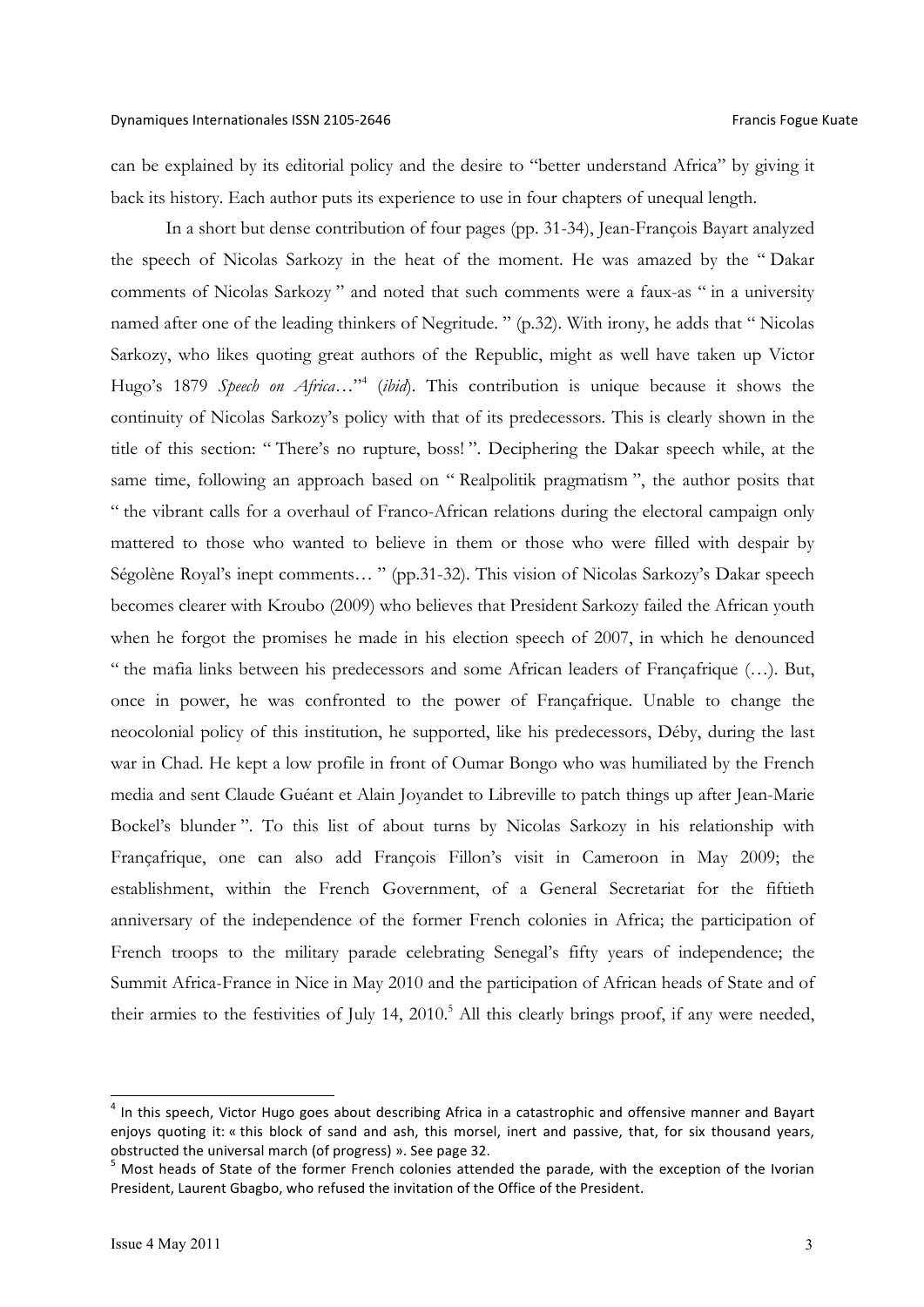that President Sarkozy has now explicitly fallen in line with the tradition of Françafrique that continues to be the " biggest scandal of the Republic " (Verschave, 2003).

Taking a step back from a political analysis of Nicolas Sarkozy's speech, Jean-Pierre Chrétien, who wrote the second chapter of this book, armed himself with his glasses of historian specializing in Africa in order to go back to distant sources of African history to find benchmarks, facts and events objectivizing the rich history of this continent. Starting his analysis during the last millennia before the Christian era, he asks the reader to revisit " the place where the first cereals were grown and the first cattle raised and where the world's oldest pottery can be found ", not to mention the continent's agricultural technology and political and religious buildings (pp. 40-48). He also does not fail to remind us of the Slave Trade era. While one can applaud the way this author has been able to summarize so much material, clear sign that he masters his subject matter, certain specialists in Africa's ancient history like Théophile Obenga (2005) or Cheikh Anta Diop (1955) could criticize him for not spending enough time on Pharaonic Egypt and on its influence on the history and civilization of humanity that needs no further proof.

Another chapter, another analysis, Cameroonian historian Achille Mbembe adopts a philosophical approach and incorporates considerations linked to the imaginary in his analysis. In a long contribution of 42 pages (91-132), he is offended by the fact that, after several years of collaboration, " Westerners ", and more specifically the French, are still unable to truly understand Africa that they keep describing as a " strange continent ". For him, Africa is an " inexhaustible well of fantasies " where Westerners in search of exoticism come to quench their thirst<sup>6</sup>. This exoticism paradoxically has them benighted, sometimes deliberately, when it is combined with racism that prevents to truly discover and understand the Other.

Following in the footsteps of Achille Mbembe, Pierre Boilley raises the issue of an education open to the world in a French context. He wonders why Africa's past is so little understood and why this ignorance " continues and even worsens, opening the way for all kinds of stereotypes, for an Afro-pessimism that is alive and well, for a competition between memories and other peculiarities of the French debate " (p.134). He analyzes the curricula, the topics of the high-level competitive examination for the recruitment of teachers and the importance of African studies in French research and universities. He castigates an education system that, according to him, does nothing to provide a " minimum culture " about Africa's history and social realities.

 $6$  The term "Westerners" covers here nationals of France, but also of the United States, of the United Kingdom and of any other European country that had contacts with Africa.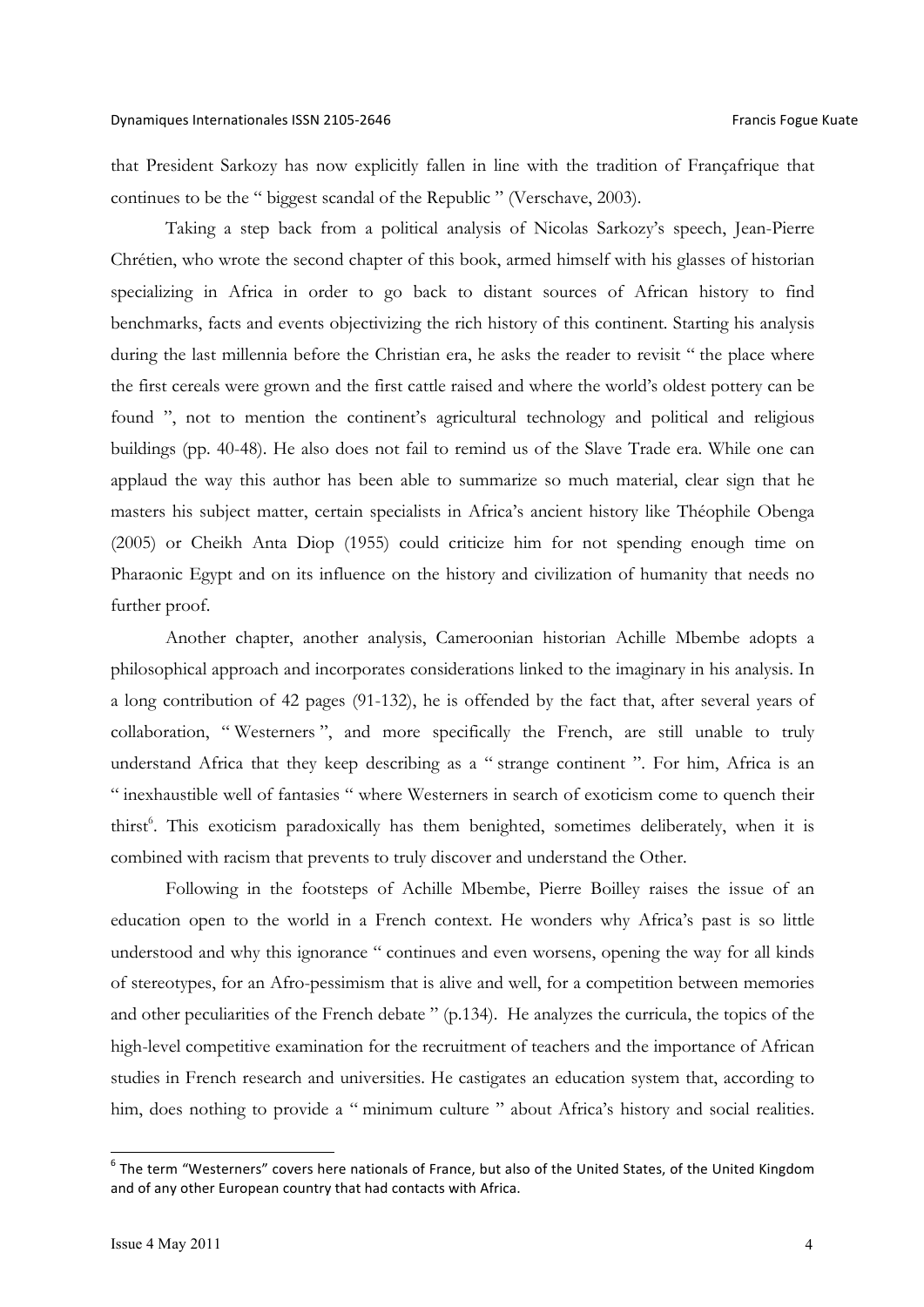Yet, numerous are the scientific publications on Africa's history, as shown in the last chapter of this book written by Ibrahima Thioub.

Ibrahima Thioub is a Senegalese history professor at the University Cheikh Anta Diop in Dakar where Nicolas Sarkozy delivered his speech. Is it a mere coincidence or an intentional choice of the editor that his contribution is the last one of this collective book? It is hard to tell. Regardless, Ibrahima Thioub was one of the first African intellectuals who responded to Nicolas Sarkozy's speech by publishing an open letter to the French President. This book gives him a new opportunity to respond to the speech by presenting an annotated and detailed bibliography of seminal works on African history. This bibliography is accompanied by an analysis that highlights and explains the unilateral nature of the academic exchanges between North and South that are not in Africa's favor. According to him, this unilateralism reflects "the limited number of works on the continent produced by African scholars and the limited distribution of their publications because of the decline of local edition and distribution houses" (p.170).

This book deserves credit for sounding the alarm against ignorance about African history in the European, and particularly French, academic and political circles. It calls for a better understanding of the African peoples' past before any changes are made in the exchange and cooperation policies with Africa. But one cannot deny that his call was not without its weaknesses.

Indeed, this book gives the impression that the authors also ignore the realities of Africa. It can be criticized for presenting Africa as if it were a monolithic entity with one shared history. This is far from reality. These authors succumbed to a holistic approach and gave the deceptive impression that Africa was a coherent entity and that all the regions of the continent shared the same history. Aminata Diaw (2004) had highlighted the fact that " there is no coherent reality " in Africa and that we should rather talk about Africas instead of Africa. The book's authors, like President Sarkozy, did not take into account the pluralistic nature of African societies that have sometimes very different historical trajectories. It is in fact this diversity that explains the differences in reaction to the Dakar speech. While some African politicians like Alpha Oumar Konaré, former President of Mali and President of the Commission of the African Union, reacted negatively to the speech, others, like Thabo Mbeki of South Africa, congratulated President Sarkozy.<sup>7</sup>

 $^7$  André Julien Mbem (2007) thinks that Thabo Mbeki's reaction to the Dakar speech "subtly reveals Africa's new configuration" (p.13).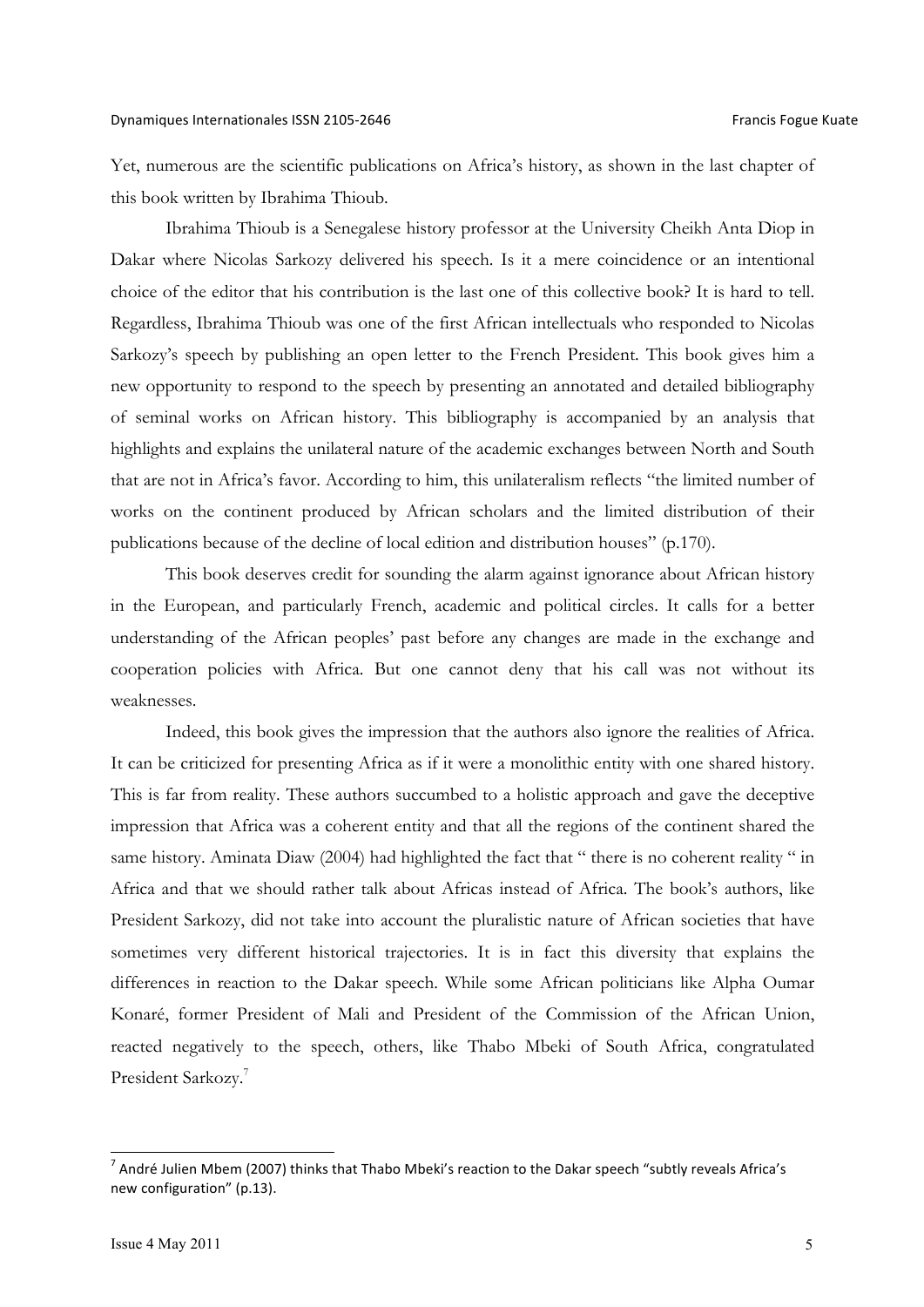The pluralistic nature of Africa, of its societies and of their historical experience can be better understood if one takes into account North Africa and Sub-Saharan Africa. The historical dynamics of these large geographical areas of the African continent – that is not just a black continent – varied greatly at the time of the Slave Trade, more specifically of the Transatlantic Slave Trade. White Africa and Black Africa have not experienced these events in the same way. North Africans did not experience this episode of Black Africa's history, that of the Slave Trade. The onomastics of the name in French (" Traite négrière ") clearly indicates that only " Negroes " were targeted. Only Black Africans were deported to the sugarcane plantations of the "New World." This example alone can call into question the idea of a " history of Africa " oft-repeated by President Sarkozy and taken up again by the authors of this book who, by putting forth a holistic analysis, give further proof of what Jean Copans (1990) has called the " muddled nature " of African social sciences. Because of this holistic approach, North Africa was kept at bay in this book. Most of the chapters focus on Black Africa. However, André Julien Mbem (2007) notes that the Dakar speech was " in general, for the whole of Africa " (p.20). The reader would have therefore expected contributions from authors or researchers working on North Africa; while the absence of a perspective from the English and Portuguese-speaking regions of Africa could be justified by the fact that the book was in French. A perspective from these other geographical areas would have allowed the book's authors to present additional arguments to demonstrate that African societies have indeed a rich history. An analysis focusing on North Africa would have certainly highlighted the work of the historian Ibn Khaldoun who, during the 14th century, completed a major work on the history of this part of the African continent (Lacoste, 1966). Unfortunately, Jean-Pierre Chrétien and his fellow contributors have kept silent on this rich historical legacy, just like President Sarkozy whose speech " remarkably demonstrates how the past can be used politically in order to position oneself against the Others. " (Bonniol, 2007).

The political manipulation of history: this is indeed a theme at the very heart of the Dakar speech, yet one that the authors did not consider fit to explore further, even though they do recognize that " generally, politicians do not talk about the past for history's sake, even when they refer to a collective 'memory', but in order to assert their authority and legitimize their actions. " (p.12). Starting from this premise, the reader was entitled to expect that this theme of the political manipulation of history not only be mentioned in this book written mostly by historians, but also fully developed from a theoretical perspective by focusing on the excesses of such a practice.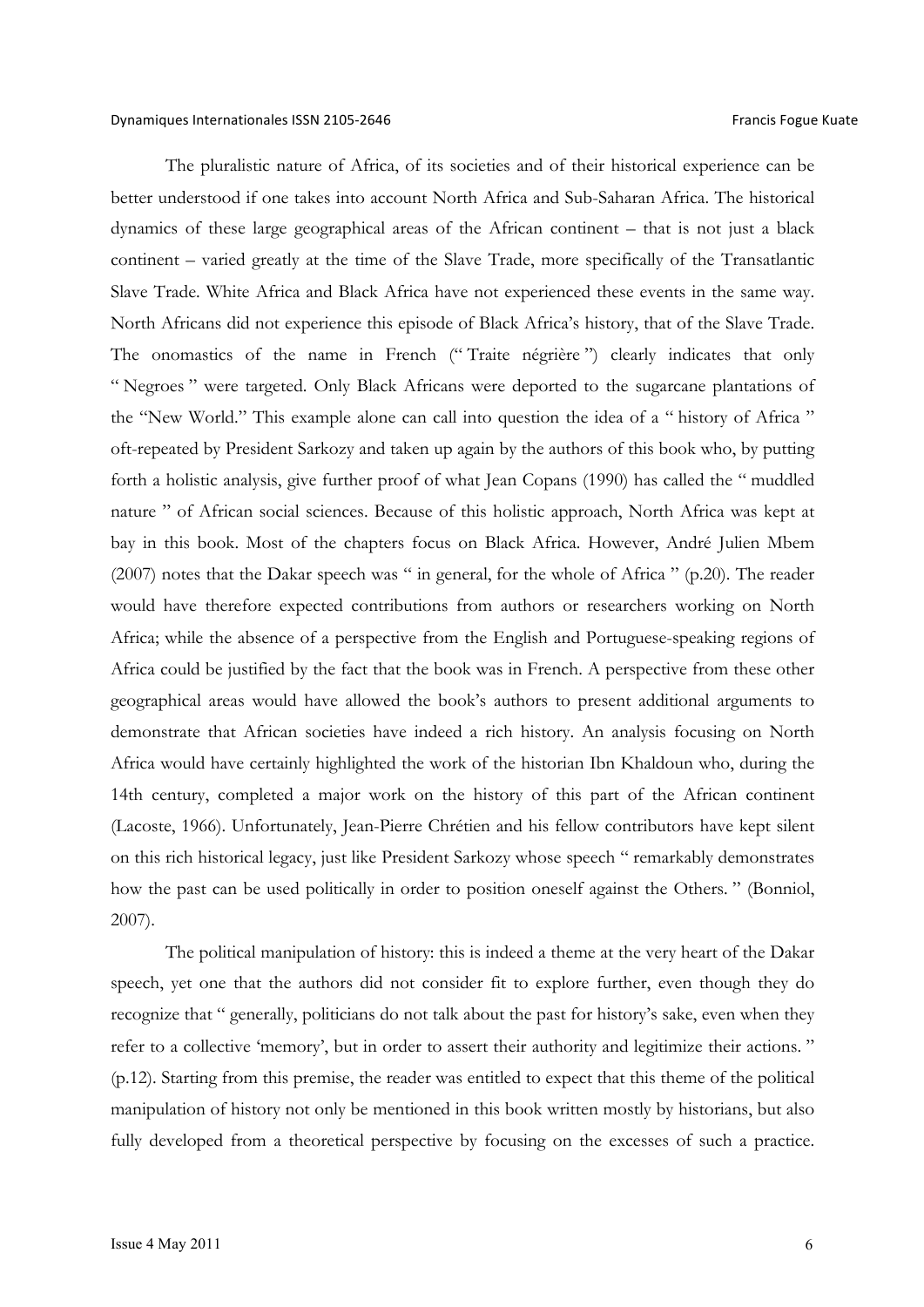This book could have held up a mirror in order to better understand the dissenting attitude of most Africans towards the Dakar speech.

When writing President Sarkozy's speech, Henri Guaino made him invoke historical memory, but failed to take into account the fact that political manipulations of history can predominantly be found in nationalist or patriotic speeches. Indeed, referring to the manipulation of national sensitivities by the government and its allies in Romania, Antonela Capelle-Pogàcean (1995) notes that history, " considered as an 'ideological instrument to offset frustrations' makes a triumphant entrance on the political scene thanks to the nationalist discourse " (p.225). " Politicians manipulate history as they wish, choosing elements that, presented 'esthetically', are used for 'patriotic' purposes " (*ibid*). When they referred to history, Henri Guaino and President Sarkozy probably thought they were talking to their countrymen from the French overseas territories. They seemed to forget that the speech was delivered in front of an audience who has claimed independence from France, a country Africans are now wary of since the adoption by President Sarkozy of an immigration policy opposed to African (Black) nationals. This speech was thus delivered in a context that was not conducive to any reference to historical and/or collective memory, especially since this memory of Franco-African relations refers back to facts and events from which the former French colonies would like to free themselves. The writers of that speech failed to take into account the imaginative world of the nationals for the former French colonies who blame France for their political and economic malaise. This explains, to a large extent, their tumultuous reactions to the Dakar speech.

Nevertheless, these few shortcomings do not undermine the relevance of this book. The agitation and reactions following Nicolas Sarkozy's speech have demonstrated that a thorough knowledge of Africa, of the history of its societies, cultures and peoples are a sine qua non for the formulation of France's African policy, a policy devoid of any prejudice that could accentuate the inequalities and disparities that have characterized Françafrique since the end of the colonial era. Intellectuals and part of the African political class were thus right to invite President Sarkozy, who bears the heavy responsibility of implementing France's African policy, to learn about Africa in order to better negotiate with the continent.<sup>8</sup> This was indeed the main purpose of this book.

<sup>&</sup>lt;sup>8</sup> ADAME BA KONARE, Petit Précis de remise à niveau sur l'histoire africaine à l'usage du président Sarkozy. Paris : La Découverte, 2008.